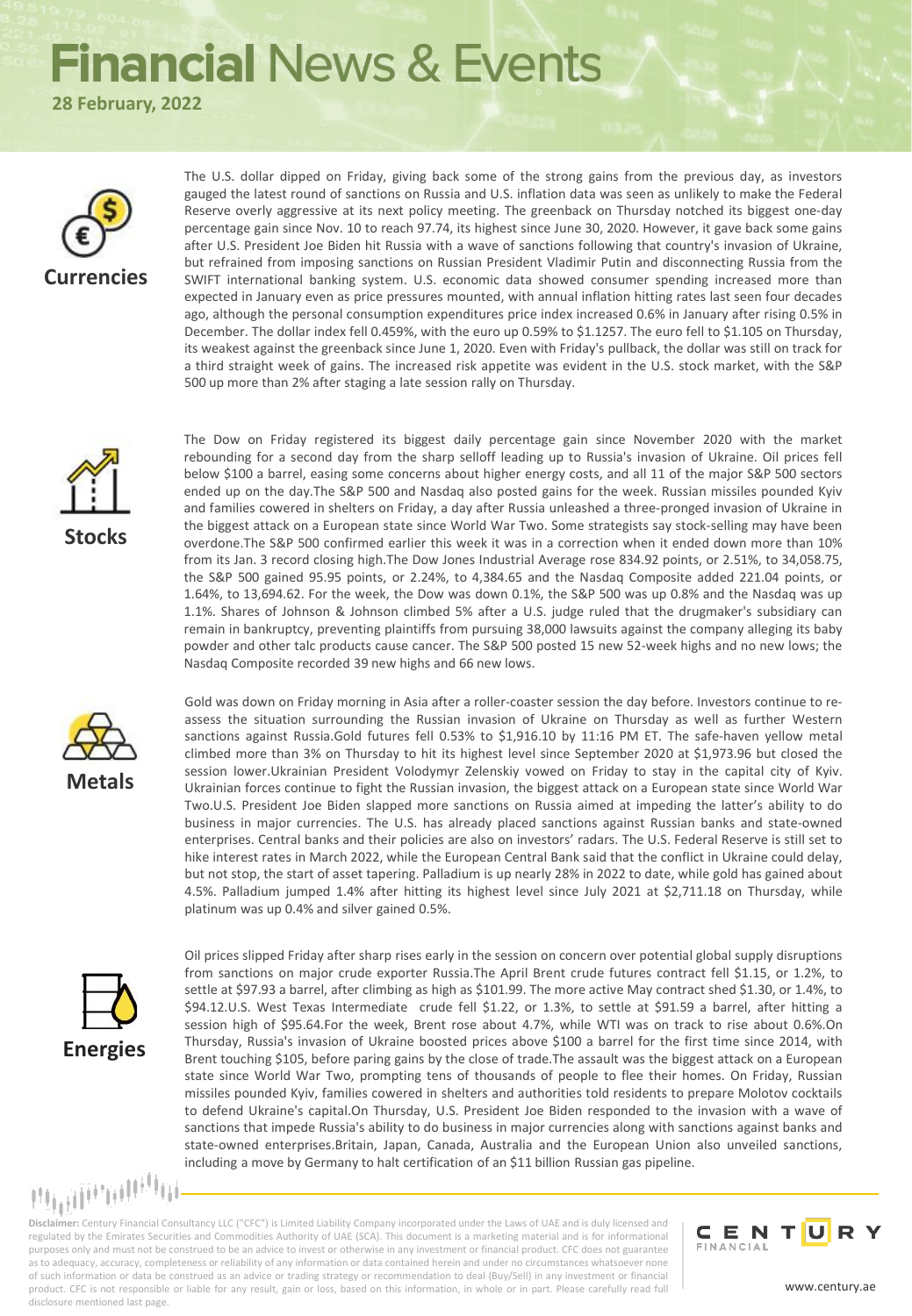# **Financial News & Events**

**28 February, 2022**

### **Economic Events**

| <b>DATE</b> | <b>TIME</b> | <b>COUNTRY</b> | <b>RELEASE</b>                          | <b>MONTH</b> | <b>ACTUAL</b>            | <b>FORECAST</b>          | <b>LAST</b> |
|-------------|-------------|----------------|-----------------------------------------|--------------|--------------------------|--------------------------|-------------|
| 28-Feb      | 09:00       | <b>JPN</b>     | <b>Construction Orders YoY</b>          | <b>JAN</b>   | $\mathbf{r}$             | $\sim$                   | 4.8%        |
| 28-Feb      | 09:00       | <b>JPN</b>     | <b>Housing Starts YoY</b>               | <b>JAN</b>   | $\blacksquare$           | 1.7%                     | 4.2%        |
| 28-Feb      | 11:00       | <b>UK</b>      | Nationwide HPI MoM                      | $\mathbf{r}$ |                          | $\sim$                   | 0.8%        |
| 28-Feb      | 11:00       | <b>UK</b>      | Nationwide HPI YoY                      | $\bar{a}$    |                          | $\overline{\phantom{a}}$ | 11.2%       |
| 28-Feb      | 11:00       | SWI            | Retail Sales YoY                        | <b>JAN</b>   |                          | 0.4%                     | $-0.4%$     |
| 28-Feb      | 12:00       | SWI            | <b>KOF Leading Indicators</b>           | <b>FEB</b>   | $\blacksquare$           | 108.5                    | 107.8       |
| 28-Feb      | 12:00       | SWI            | GDP YoY                                 | Q4           |                          | 3.7%                     | 4.1%        |
| 28-Feb      | 12:00       | SWI            | GDP QoQ                                 | Q4           | $\overline{\phantom{a}}$ | 0.4%                     | 1.7%        |
| 28-Feb      | 17:30       | <b>US</b>      | Goods Trade Balance                     | <b>JAN</b>   |                          |                          | 100.47B     |
| 28-Feb      | 17:30       | <b>US</b>      | Retail Inventories Ex Auto              | <b>JAN</b>   |                          | ÷.                       | 3.3%        |
| 28-Feb      | 17:30       | <b>US</b>      | Wholesale Inventories MoM               | $\sim$       |                          | $\blacksquare$           | 2.1%        |
| 28-Feb      | 17:30       | CAD            | <b>Current Account</b>                  | <b>JAN</b>   | $\blacksquare$           | 4.8B                     | 1.4B        |
| 28-Feb      | 17:30       | CAD            | <b>IPPI MoM</b>                         | <b>JAN</b>   | ÷.                       | 0.9%                     | 0.7%        |
| 28-Feb      | 17:30       | CAD            | <b>IPPI YoY</b>                         | <b>JAN</b>   |                          |                          | 16.1%       |
| 28-Feb      | 17:30       | CAD            | <b>RMPI YoY</b>                         | <b>JAN</b>   |                          |                          | 29.0%       |
| 28-Feb      | 17:30       | CAD            | <b>RMPI MoM</b>                         | <b>JAN</b>   |                          |                          | $-2.9%$     |
| 28-Feb      | Tentative   | CAD            | <b>ADP Nonfarm Employment</b><br>Change |              |                          |                          | 19.2K       |
| 28-Feb      | 18:45       | <b>US</b>      | Chicago PMI                             | <b>FEB</b>   |                          | 63.0                     | 65.2        |
| 28-Feb      | 19:30       | <b>US</b>      | Dallas Fed Mfg Business<br>Index        |              |                          |                          | 2.0         |
| 28-Feb      | 20:30       | <b>US</b>      | 3-Month Bill Auction                    |              |                          |                          | 0.380%      |
| 28-Feb      | 20:30       | US             | 6-Month Bill Auction                    |              |                          |                          | 0.710%      |

**Disclaimer:** Century Financial Consultancy LLC ("CFC") is Limited Liability Company incorporated under the Laws of UAE and is duly licensed and<br>Disclaimer: Century Financial Consultancy LLC ("CFC") is Limited Liability Co regulated by the Emirates Securities and Commodities Authority of UAE (SCA). This document is a marketing material and is for informational purposes only and must not be construed to be an advice to invest or otherwise in any investment or financial product. CFC does not guarantee as to adequacy, accuracy, completeness or reliability of any information or data contained herein and under no circumstances whatsoever none of such information or data be construed as an advice or trading strategy or recommendation to deal (Buy/Sell) in any investment or financial product. CFC is not responsible or liable for any result, gain or loss, based on this information, in whole or in part. Please carefully read full disclosure mentioned last page.



www.century.ae